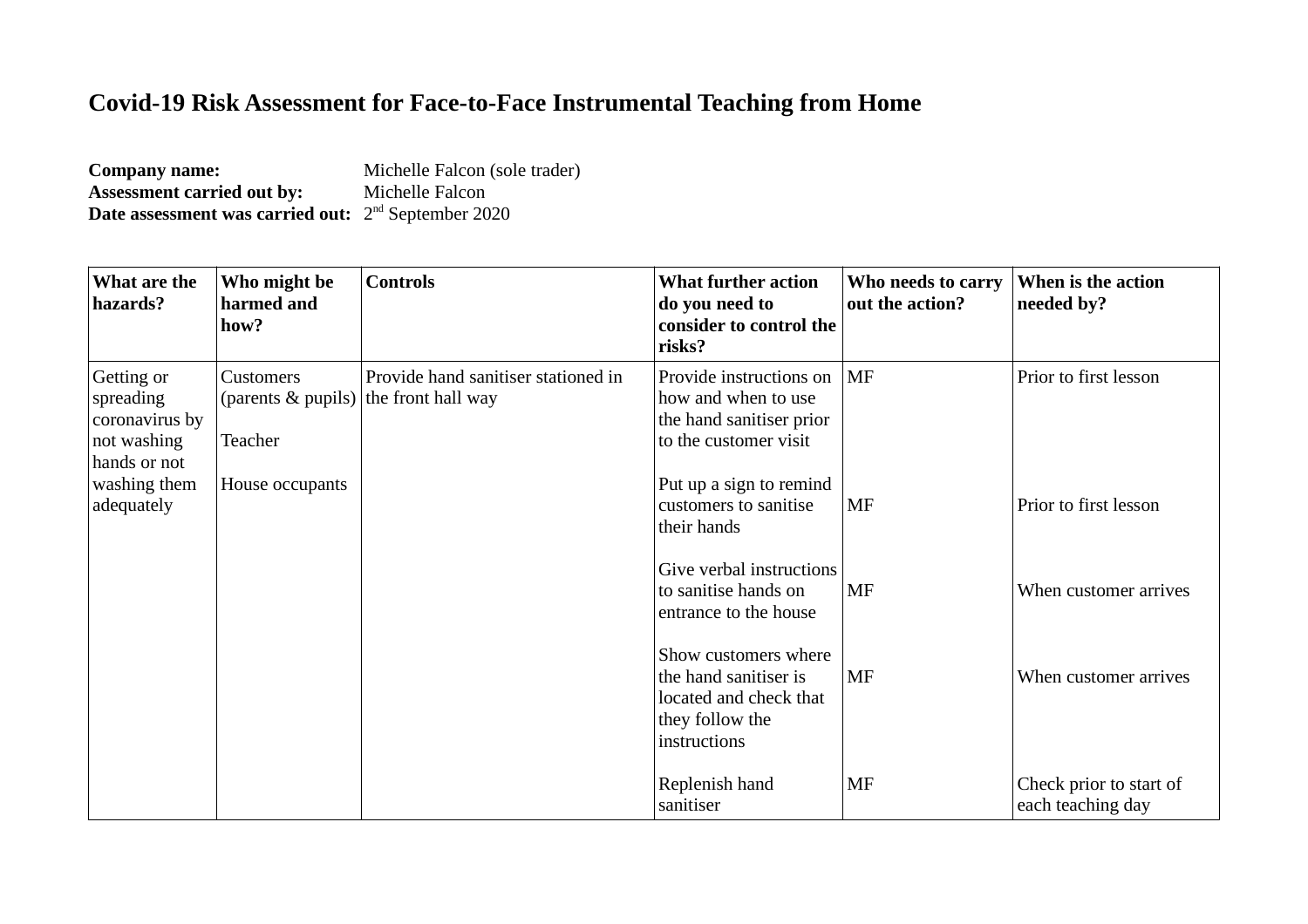| What are the<br>hazards?                                | Who might be<br>harmed and<br>how?         | <b>Controls</b>                                                                                                                                                           | <b>What further action</b><br>do you need to<br>consider to control the<br>risks?                                        | Who needs to carry<br>out the action? | When is the action<br>needed by?           |
|---------------------------------------------------------|--------------------------------------------|---------------------------------------------------------------------------------------------------------------------------------------------------------------------------|--------------------------------------------------------------------------------------------------------------------------|---------------------------------------|--------------------------------------------|
| Getting or<br>spreading<br>coronavirus in<br>common use | Customers<br>(parents & pupils)<br>Teacher | Restrict customer access to the<br>bathroom to emergency use only                                                                                                         | In case of bathroom<br>use, stop the lesson to<br>clean before and after<br>use                                          | MF                                    | Immediately before and<br>after use        |
| high traffic<br>areas such as<br>the hallway,           | House occupants                            | Remove waiting room facility in the<br>living room                                                                                                                        | Instruct parents to wait<br>in their vehicle                                                                             | $\vert$ MF                            | Prior to first lesson                      |
| bathroom,<br>living room and<br>music room              |                                            | Restrict access to music room to<br>pupil and teacher only (except in case<br>of one off consultation lessons where<br>pupil and one parent/carer may attend<br>together) | Provide instructions on<br>the health and safety<br>protocols identified by<br>the risk assessment                       | $\overline{\rm MF}$                   | Prior to first lesson                      |
|                                                         |                                            | Restrict access to the hallway to the<br>teacher and pupil only                                                                                                           | Teacher step back and<br>allow pupil to hand<br>sanitise and make their<br>own way to the music<br>room                  | <b>MF</b>                             | When customer arrives                      |
|                                                         |                                            | Instruct other house occupants, where Clean customer areas<br>possible to avoid using areas to which<br>the customer has access during the<br>teaching session            | after teaching session is<br>complete                                                                                    | MF                                    | Prior to commencing a<br>teaching sessions |
|                                                         |                                            | Instruct pupil to stand in the lesson to<br>minimise contact with surfaces                                                                                                | Instruct parents to talk<br>to their child about the<br>health and safety<br>requirements identified<br>in this document | MF & Parent                           | Prior to the first lesson                  |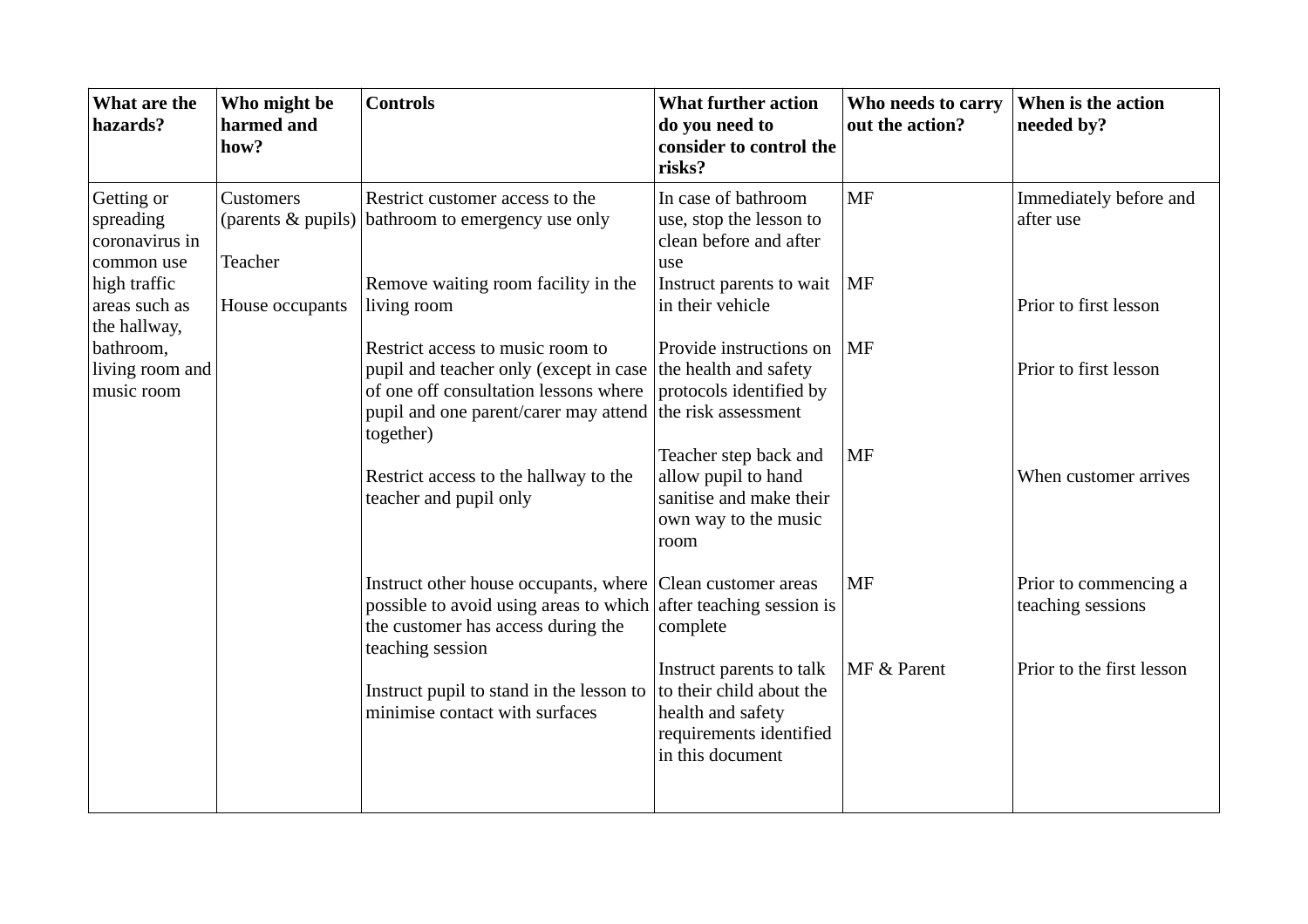| What are the<br>hazards?                   | Who might be<br>harmed and<br>how?           | <b>Controls</b>                                                                                                                                 | <b>What further action</b><br>do you need to<br>consider to control the<br>risks?   | Who needs to carry<br>out the action? | When is the action<br>needed by?                               |
|--------------------------------------------|----------------------------------------------|-------------------------------------------------------------------------------------------------------------------------------------------------|-------------------------------------------------------------------------------------|---------------------------------------|----------------------------------------------------------------|
| Getting or<br>spreading<br>coronavirus by  | Customers<br>(parents $\&$ pupils) banisters | Wipe down door handles and                                                                                                                      | Clean between pupils<br>and before and after the<br>teaching session                | <b>MF</b>                             | Between pupils and<br>before and after the<br>teaching session |
| not cleaning<br>surfaces,<br>equipment and | <b>Teacher</b><br>House occupants            | Leave internal doors open where<br>possible to avoid contact                                                                                    |                                                                                     | MF                                    | Prior to teaching session                                      |
| work space                                 |                                              | Bring minimal belongings and<br>provide a plastic tub with lid for<br>pupils to store their items                                               | Sanitise plastic tub<br>between use of each<br>pupil                                | MF                                    | Prior to teaching session                                      |
|                                            |                                              | Provide a chair for the pupil's<br>instrument case                                                                                              | Sanitise chair between<br>each pupil use                                            | MF                                    | Prior to teaching session                                      |
|                                            |                                              | Sanitise surfaces which the pupil<br>comes into contact with, such as the<br>music stand and chair                                              |                                                                                     | <b>MF</b>                             | Between pupils and<br>before and after the<br>teaching session |
|                                            |                                              | Wear gloves to tune the instrument if<br>the pupil cannot tune by themselves                                                                    | Wipe down instrument<br>pegs and fingerboard<br>with anti-bacterial wipe            | MF                                    | During lesson                                                  |
|                                            |                                              | Pupils to bring all of their own<br>equipment and music. No borrowing<br>will be permitted.                                                     | Instruct pupils to bring<br>their own pencil to<br>write on the music<br>themselves | MF & Customer                         | Prior to first lesson                                          |
|                                            |                                              | Teacher to write lesson notes in her<br>own notepad, scan and email them<br>after the lesson<br>Clean before and after each teaching<br>session | Instruct pupil to bring<br>their own pen and<br>notebook to write<br>themselves     | MF<br>MF                              | Prior to first lesson<br>Before & after the session            |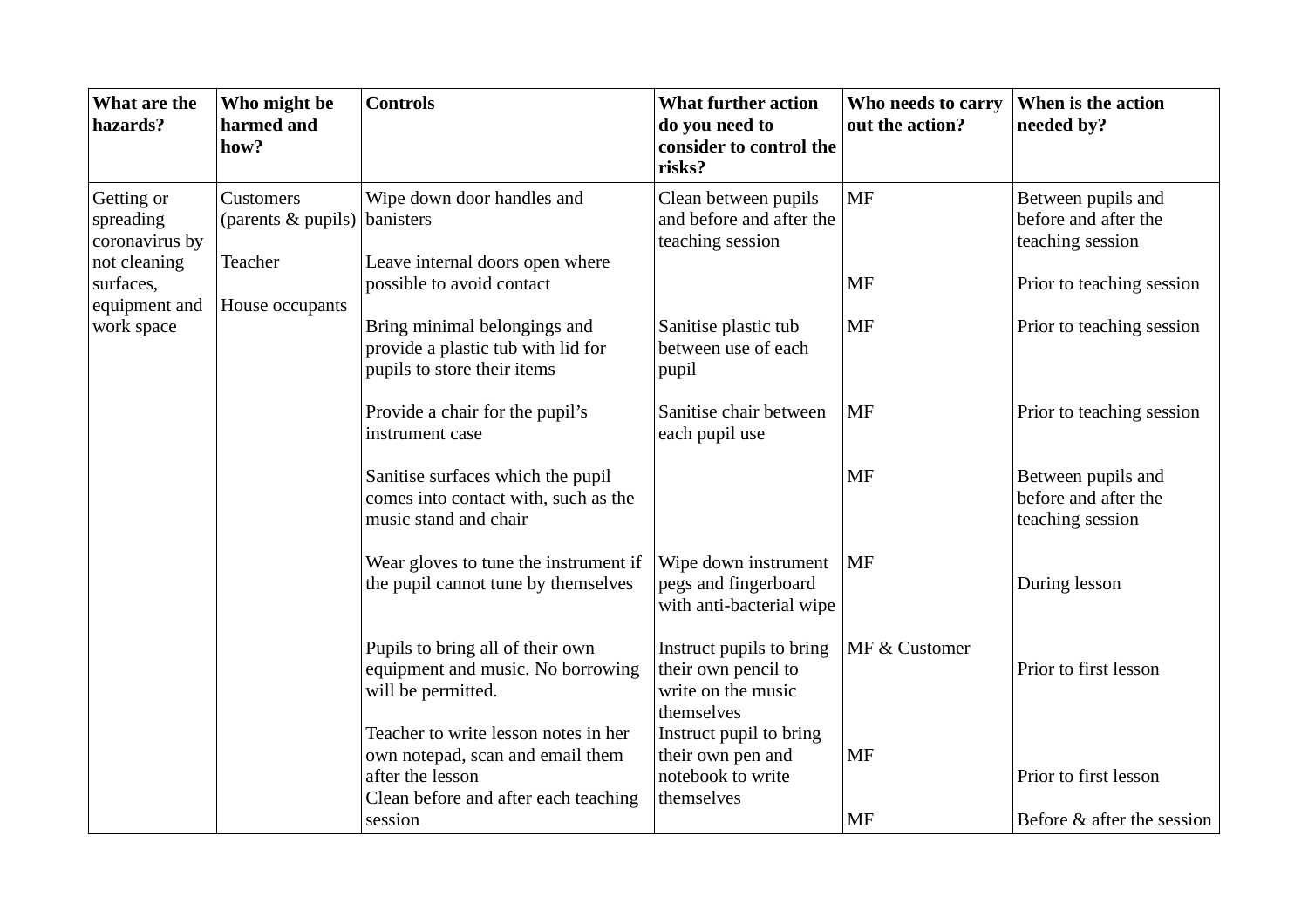| What are the<br>hazards?                                                                   | Who might be<br>harmed and<br>how? | <b>Controls</b>                                                                                                                  | <b>What further action</b><br>do you need to<br>consider to control the<br>risks?                                       | Who needs to carry<br>out the action? | When is the action<br>needed by?      |
|--------------------------------------------------------------------------------------------|------------------------------------|----------------------------------------------------------------------------------------------------------------------------------|-------------------------------------------------------------------------------------------------------------------------|---------------------------------------|---------------------------------------|
| Mental health<br>and wellbeing<br>affected<br>through anxiety<br>about<br>coronavirus      | Customers<br>(pupils)              | Make sure pupils are informed of the<br>Covid-19 protocols by asking<br>parent/carer to talk to their child<br>before the lesson | Check that the parent<br>has informed their child<br>and that all parties are<br>comfortable with the<br>protocols      | Parent & MF                           | Before the lesson                     |
| Contracting or<br>spreading the<br>virus by not<br>social<br>distancing                    | Customers<br>Teacher               | A social distancing measure of at<br>least 1m will be maintained at all<br>times                                                 | Use a visual marker<br>Stop the lesson if social<br>distancing is breached<br>and refer the pupil back<br>to the parent | MF & Customer                         | During the lesson                     |
|                                                                                            |                                    | Customers will be instructed not to<br>touch the household pets                                                                  | Pets will be kept out of   MF & Customer<br>the teaching room                                                           |                                       | During the lesson                     |
|                                                                                            |                                    | Face coverings are optional for all<br>parties                                                                                   | Customers may instruct   MF & Customer<br>the teacher to wear a<br>face covering                                        |                                       | During the lesson                     |
|                                                                                            |                                    | Lessons to start and finish strictly on<br>time to prevent unnecessary contact<br>between customers on<br>arrival/departure      | Build in ten minutes<br>changeover time<br>between pupils                                                               | MF & Customer                         |                                       |
| Poor workplace Customers<br>ventilation<br>leading to risks<br>of spreading<br>coronavirus | Teacher                            | Where possible external doors and/or<br>windows will be left open to allow<br>ventilation.                                       | Windows will be<br>opened for the 10<br>minute period between<br>pupils                                                 | MF                                    | Before, during and<br>between lessons |